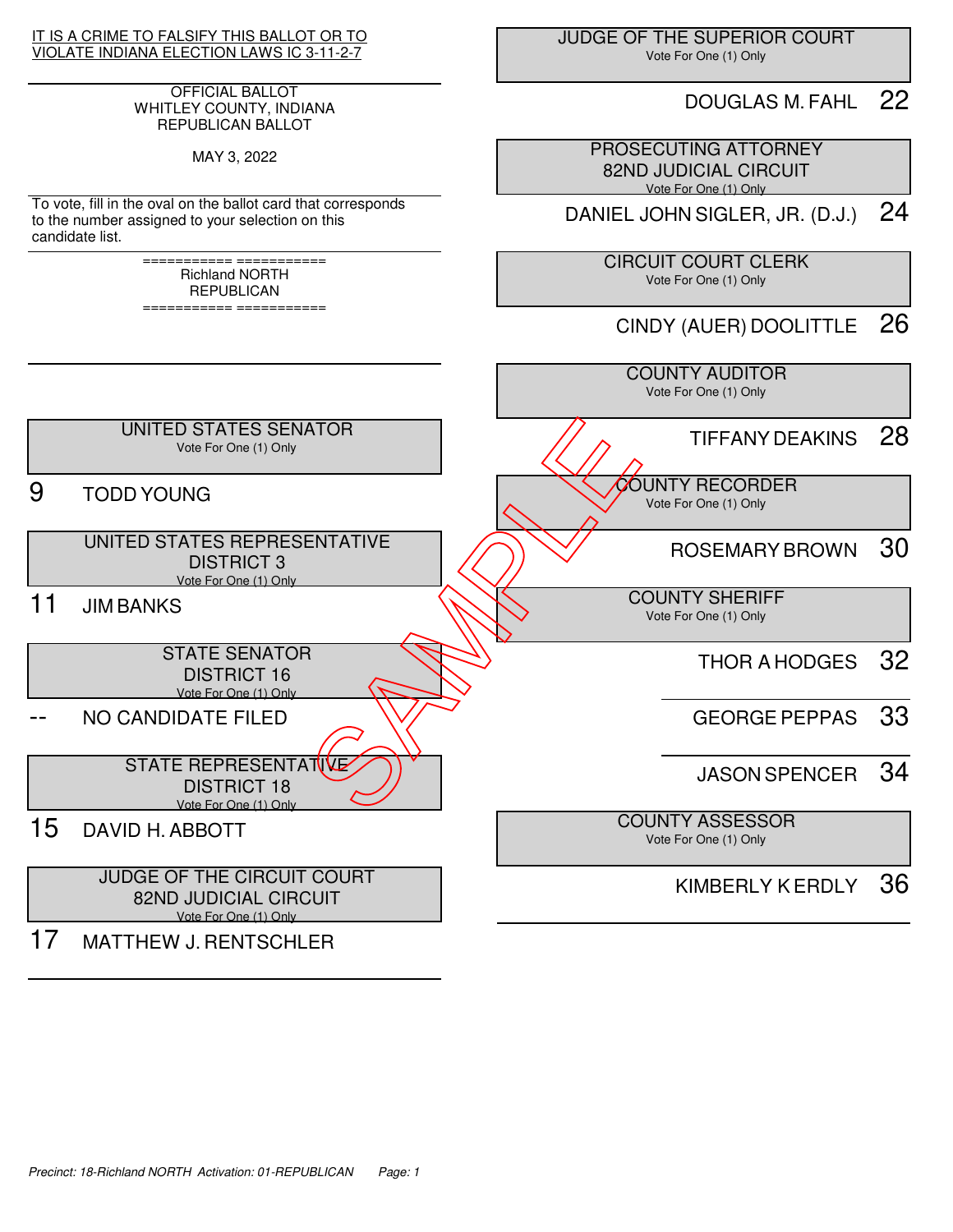## COUNTY COMMISSIONER DISTRICT 2 Vote For One (1) Only

- 42 TIMOTHY KUMFER
- 43 ROB SCHUMAN

## 44 NICKI VENABLE

 COUNTY COUNCIL MEMBER DISTRICT 4 Vote For One (1) Only

46 THOMAS L WARNER

 RICHLAND TOWNSHIP TRUSTEE Vote For One (1) Only

48 CORY PATRICK

 RICHLAND TOWNSHIP BOARD MEMBER Vote For Three (3) Only 48 CORY PATRICK<br>
RICHLAND TOWNSHIP BOARD MEMBER<br>
50 STEVEN S HOOPINGARNER<br>
51 BILLY EMADDOX<br>
52 MONTE WILKINSON<br>
CON

- 50 STEVEN S HOOPINGARNER
- 51 BILLY E MADDOX
-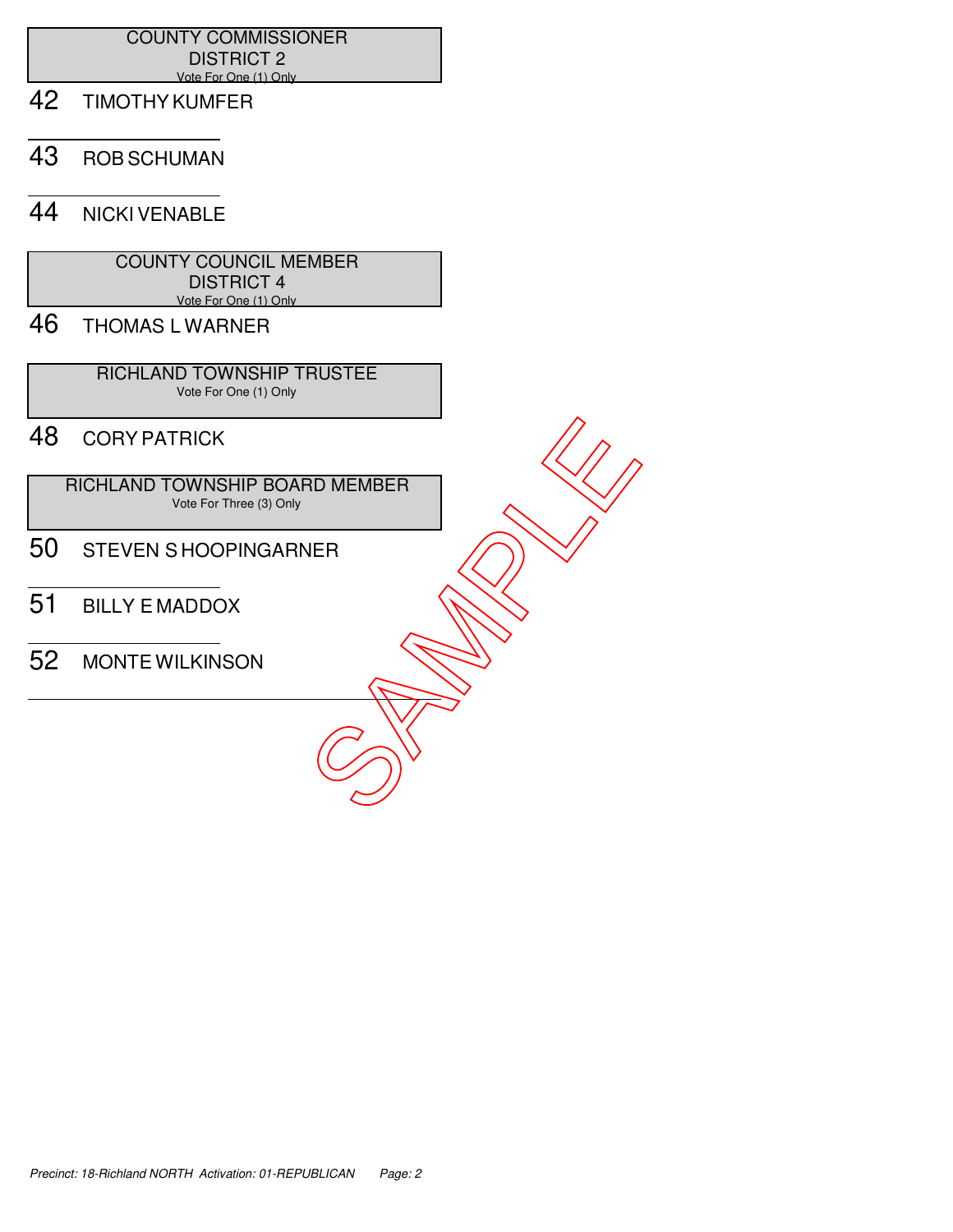- LEE BAATZ
- CHAD BANKS
- ED BANKS
- THERESA (GREEN) BAYSINGER
- JOHN BONEBRAKE
- MATT BOYD
- RYAN L DANIEL TRUDY LIPPLY JON MYERS LISA A NEELY JEFF OTT JAMES SCHORTGEN DENICE SPENCER DAMIEN STAFFORD SAMPLE<br>SAMPLE
- NICKI VENABLE
- CALEB WAKEMAN
- JOAN E WESTERN
- KAREN WESTERN
- LINDA ZIMMERMAN

Precinct: 18-Richland NORTH Activation: 01-REPUBLICAN Page: 3